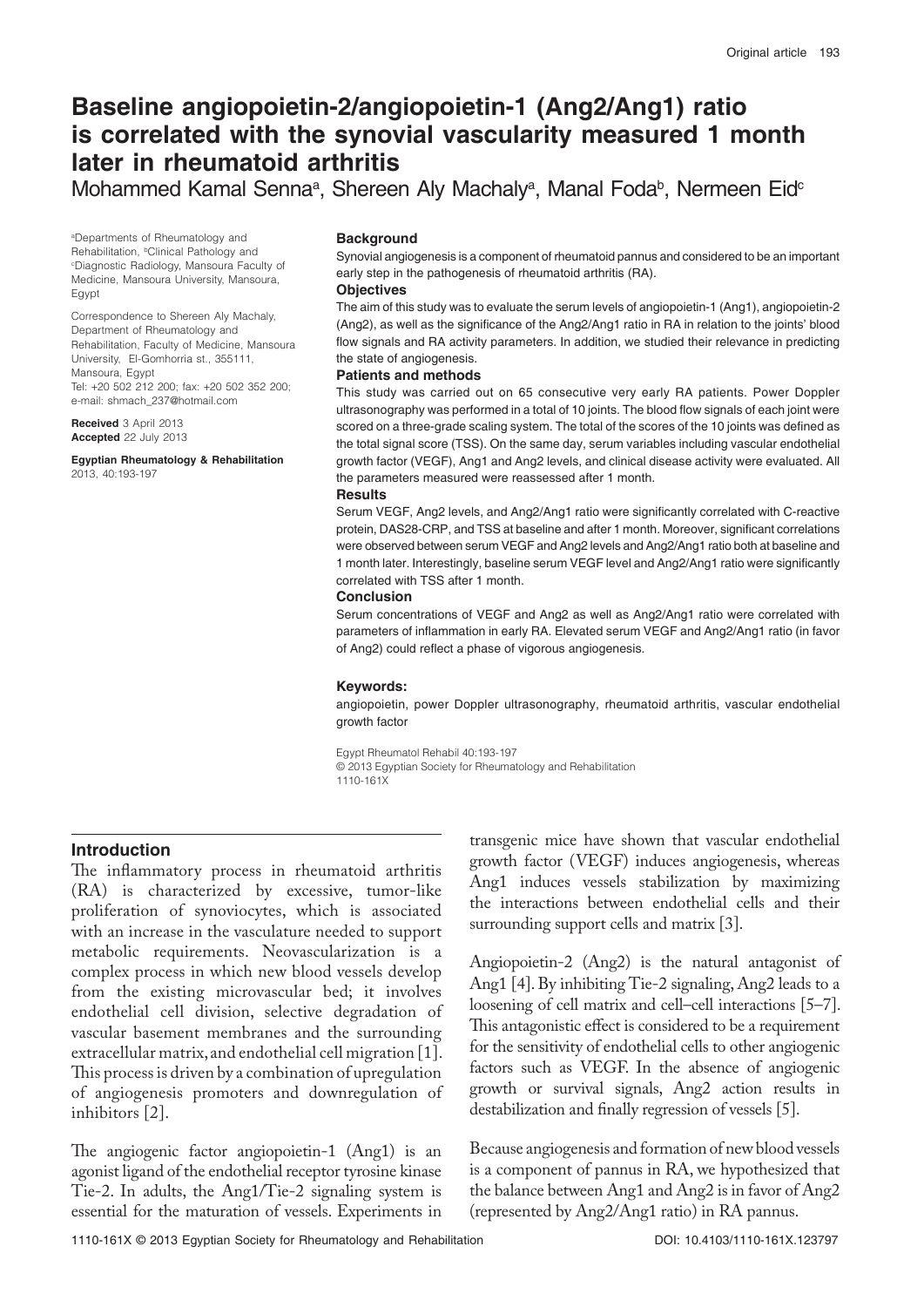The aim of this work is to study the serum levels of Ang1, Ang2, and the Ang2/Ang1 ratio in RA in relation to blood flow signals in a total of 10 joints and RA activity parameters. In addition, we aimed to study their relevance to predict the state of angiogenesis.

# **Patients and methods**

This study was carried out on 65 consecutive very early RA patients (59 women and six men) who were attending the outpatient clinic of Rheumatology and Rehabilitation, Mansoura University Hospital, Egypt. All patients fulfilled the American College of Rheumatology (ACR)/European League Against Rheumatism (EULAR) 2010 classification criteria for RA [8]. Their age ranged from 24 to 85 years. Disease duration was less than 12 months. All patients were naïve for disease-modifying antirheumatic drugs. All patients underwent a standardized interview for assessment of history, followed by a physical examination. The disease activity was assessed using the disease activity score DAS28-CRP tool [9]. In addition, 15 apparently healthy individuals were enrolled as controls. Written consent was obtained from every participant in this study after approval of this study from the local Ethical Committee.

# **Collection and preparation of samples**

After a 12 h fast, venous blood samples were collected from every participant by sterile venipuncture on the morning of the same day of assessment of history and clinical examination. The separated serum was kept frozen at –20°C until the time of analyses, which were carried out at the latest after 3 months. Samples were used for estimation of serum C-reactive protein (CRP) and the angiogenic factors.

# **Evaluation of angiogenic factors and calculation of Ang2/Ang1 ratio**

Serum VEGF and Ang1 and Ang2 levels were determined using an ELISA kit (R&D Systems, Minneapolis, Nebraska, USA). The mean values of double measurements were calculated. Concentrations are reported as pg/ml. After obtaining Ang1 and Ang2, the Ang2/Ang1 ratio was calculated using the statistical program for each patient.

## **CRP assay**

Quantitative assay of the CRP kit was supplied by Turbox CRP (Orion Diagnostica, Espoo, Finland). The Turbox assay for CRP is a liquid-phase immunoprecipitation assay with nephelometric detection. Concentrations are reported as mg/dl.

## **Assessment using PDUS**

Ultrasound was emitted using a linear array transducer (7.5–10 MHz, Esaote-GPX-color Doppler apparatus, Genoa, Italy). The pulse repetition frequency was set at the lowest level in the tolerated range to achieve the maximum sensitivity: 500–750 Hz. Low wall filters were used. The dynamic range was set at 20–40 dB. Power Doppler ultrasonography (PDUS) was performed in a total of 10 joints: the bilateral elbows, wrists, metacarpophalangeal, knees, and ankles. The probe was applied to the anterior and posterior recesses in the elbow, dorsal carpal recesses, extensor tendon sheaths and flexor tendon sheaths in the wrist, anterior and posterior recesses in the wrist, suprapatellar, medial parapatellar and lateral parapatellar recesses in the knee, and anterior, medial, and lateral tendon sheaths in the ankle. The degree of vascularity at various sites of the synovial membrane was quantified by counting color pixels of region of interest using a special computer software, followed by calculation of the color fraction (defined as the ratio of color pixels number to the total number of pixels in the region of interest [10]). The color fraction was scored as follows: score 0, no PDUS signals; score 1, color fraction less than 25%; score 2, color fraction from 25 to 50%; and score 3, color fraction greater than 50% [11]. The score at the site with the strongest finding in each joint was adopted as the score of the joint and the total of the scores of the 10 joints was defined as the total signal score (TSS).

## **Statistical analyses**

All statistical analyses were carried out using SPSS for windows version 17.0 (SPSS, Chicago, Illinois, USA). Continuous data were expressed as mean±SD and median. The correlations between the angiogenic markers (VEGF, Ang1, Ang2, and Ang2/Ang1 ratio) and the parameters of inflammation (CRP and DAS28-CRP) were assessed by Spearman's *r* coefficient. Correlations among serum angiogenic markers as well as the Ang2/Ang1 ratio were also assessed using Spearman's *r* coefficient. *P*-values of less than 0.05 were considered to be statistically significant.

# **Results**

Patient characteristics at baseline and after 1 month are summarized in Table 1. This study included 65 patients (59 women and six men); their mean age was 56.1 ± 13.7 years (age range from 24 to 85 years). The disease duration was  $6.8 \pm 1.2$  months (ranging from 4 to 10 months). Serum VEGF concentrations were significantly higher in patients with early RA than in the controls.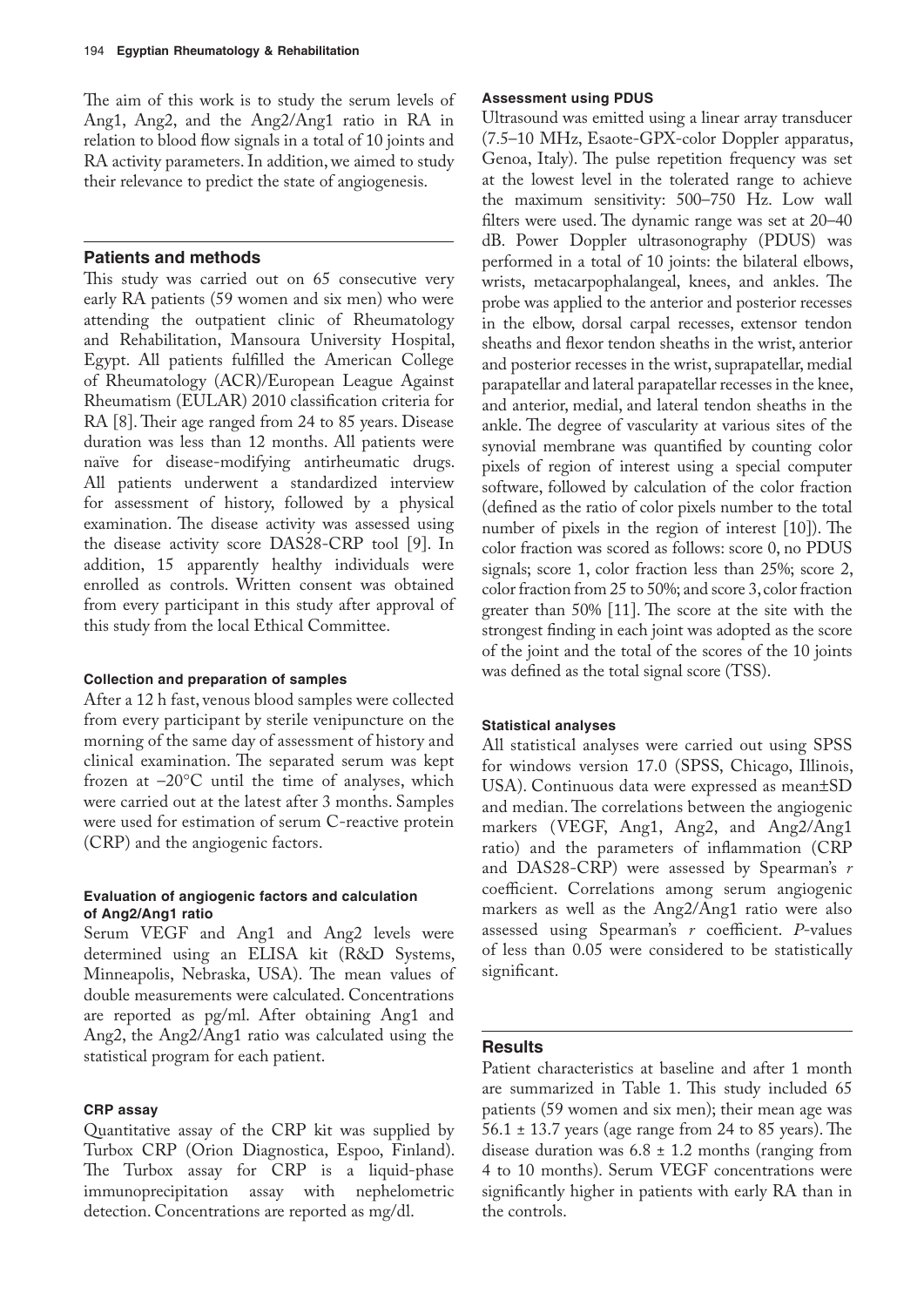## **Serum levels of angiogenic factors and Ang2/Ang1 ratio with indices of disease activity**

Table 2 shows the relationship of the CRP and DAS28- CRP with the angiogenic factors and the Ang2/Ang1 ratio at baseline and after 1 month. Serum VEGF level was correlated significantly with CRP at baseline (*r* = 0.345, *P* = 0.005) and after 1 month (*r* = 0.261, *P* = 0.036) and correlated significantly with DAS28-CRP at baseline ( $r = 0.347$ ,  $P = 0.005$ ) and after 1 month ( $r =$ 0.371, *P* = 0.002). The Serum Ang2 level was correlated significantly with CRP at baseline  $(r = 0.377, P = 0.002)$ and after 1 month  $(r = 0.399, P = 0.001)$  and correlated significantly with DAS28-CRP at baseline (*r* = 0.369, *P* = 0.002) and after 1 month (*r* = 0.371, *P* = 0.002). The Ang2/Ang1 ratio was correlated significantly with CRP at baseline  $(r = 0.254, P = 0.041)$  and after 1 month  $(r = 0.280, P = 0.024)$  and correlated significantly with DAS28-CRP at baseline (*r* = 0.307, *P* = 0.013) and after 1 month (*r* = 0.275, *P* = 0.027). Serum Ang1 level did not correlate with the indices of disease activity.

## **Table 1 Patients' characteristics at baseline and after 1 month**

|                    | Range          | Mean $\pm$ SD     | Median   |
|--------------------|----------------|-------------------|----------|
| Age (years)        | $24 - 85$      | $56.1 + 13.7$     |          |
| <b>RA</b> duration | $4 - 10$       | $6.8 + 1.2$       |          |
| (months)           |                |                   |          |
| CRP (mg/dl)        |                |                   |          |
| <b>Baseline</b>    | $0.04 - 12.67$ | $1.9 + 3.2$       |          |
| After 1 month      | $0.5 - 6.84$   | $1.4 + 1.6$       |          |
| DAS28-CRP          |                |                   |          |
| <b>Baseline</b>    | $1.22 - 6.54$  | $3.3 + 1.1$       |          |
| After 1 month      | $1.16 - 6.21$  | $3.2 + 1.1$       |          |
| VEGF (pg/ml)       |                |                   |          |
| <b>Baseline</b>    | 60-2696        | $590.6 + 543.1$   | 432      |
| After 1 month      | 66-2307        | $517+461.7$       | 382      |
| Ang1 $(pq/ml)$     |                |                   |          |
| <b>Baseline</b>    | 8145–58451     | 26110.8+9842.9    | 24634    |
| After 1 month      | 8959.5-64296   | 28721.8±10827.2   | 27097.50 |
| Ang2 (pg/ml)       |                |                   |          |
| <b>Baseline</b>    | 971.5-8397.5   | 3976±1648.1       | 3503     |
| After 1 month      | 826-7138       | $3394.9 + 1419.3$ | 2977.50  |
| Ang2/Ang1 ratio    |                |                   |          |
| <b>Baseline</b>    | $0.03 - 0.57$  | $0.18 + 0.11$     | 0.15     |
| After 1 month      | $0.02 - 0.62$  | $0.14 \pm 0.1$    | 0.12     |
| TSS                |                |                   |          |
| <b>Baseline</b>    | $3 - 22$       | $9+4.8$           |          |
| After 1 month      | $3 - 23$       | $9+4.7$           |          |

Ang1, angiopoietin-1; Ang2, angiopoietin-2; CRP, C-reactive protein; RA, rheumatoid arthritis; TSS, total signal score; VEGF, vascular endothelial growth factor.

# **Serum levels of angiogenic factors and Ang2/Ang1 ratio with TSS**

Serum VEGF level was correlated significantly with TSS at baseline  $(r = 0.564, P < 0.001)$  and after 1 month (*r* = 350, *P* = 0.004). Serum Ang2 level was correlated significantly with TSS at baseline  $(r = 0.423, P<0.001)$ and after 1 month (*r* = 352, *P* = 0.004). The Ang2/Ang1 ratio was correlated significantly with TSS at baseline  $(r = 0.355, P = 0.004)$  and after 1 month  $(r = 360,$ *P* = 0.003; Table 3).

## **Relationship among angiogenic factors**

Table 4 shows the relationship among angiogenic factors at baseline and after 1 month. A significant correlation was observed between serum VEGF level and Ang2 (*r* = 0.518, *P* < 0.001) and Ang2/Ang1 ratio (*r* = 0.398, *P* < 0.001) at baseline. After 1 month, a significant correlation was also observed between serum VEGF level and Ang2 (*r* = 0.348, *P* = 0.004) and Ang2/Ang1 ratio (*r* = 0.283, *P* = 0.022). Serum Ang1 level was significantly inversely correlated with the Ang2/Ang1 ratio at baseline  $(r = -0.579, P)$ < 0.001) and after 1 month (*r* = –0.569, *P* < 0.001). Serum Ang2 level was significantly correlated with the Ang2/Ang1 ratio at baseline (*r* = 0.628, *P* < 0.001) and after 1 month (*r* = 0.647, *P* < 0.001).

## **Relationship between baseline levels of angiogenic factors and TSS after 1 month**

Figure 1 shows the relationship between baseline serum VEGF level and TSS after 1 month, whereas Figure 2 shows the relationship between baseline Ang2/Ang1 ratio and TSS after 1 month. Interestingly, baseline serum VEGF level was correlated significantly with TSS after 1 month. Also, baseline Ang2/Ang1 ratio was correlated significantly with TSS after 1 month.

# **Discussion**

The main findings of this study are as follows: (a) interestingly, only serum VEGF levels and Ang2/ Ang1 ratio measured at baseline were correlated with TSS measured 1 month later and (b) serum VEGF

|  | Table 2 Correlation of angiogenesis markers with inflammatory parameters at baseline and after 1 month |  |  |  |  |
|--|--------------------------------------------------------------------------------------------------------|--|--|--|--|
|--|--------------------------------------------------------------------------------------------------------|--|--|--|--|

|                  |            |       | Correlation at baseline |       | Correlation after 1 month |       |       |           |  |
|------------------|------------|-------|-------------------------|-------|---------------------------|-------|-------|-----------|--|
|                  | <b>CRP</b> |       | DAS28-CRP               |       | <b>CRP</b>                |       |       | DAS28-CRP |  |
|                  |            | D     |                         | D     |                           |       |       | D         |  |
| <b>VEGF</b>      | 0.345      | 0.005 | 0.347                   | 0.005 | 0.261                     | 0.036 | 0.371 | 0.002     |  |
| Ang1             | 0.066      | >0.05 | 0.042                   | >0.05 | 0.04                      | >0.05 | 0.049 | >0.05     |  |
| Ang <sub>2</sub> | 0.377      | 0.002 | 0.369                   | 0.002 | 0.399                     | 0.001 | 0.371 | 0.002     |  |
| Ang2/Ang1 ratio  | 0.254      | 0.041 | 0.307                   | 0.013 | 0.280                     | 0.024 | 0.275 | 0.027     |  |

Ang1, angiopoietin-1; Ang2, angiopoietin-2; CRP, C-reactive protein; VEGF, vascular endothelial growth factor.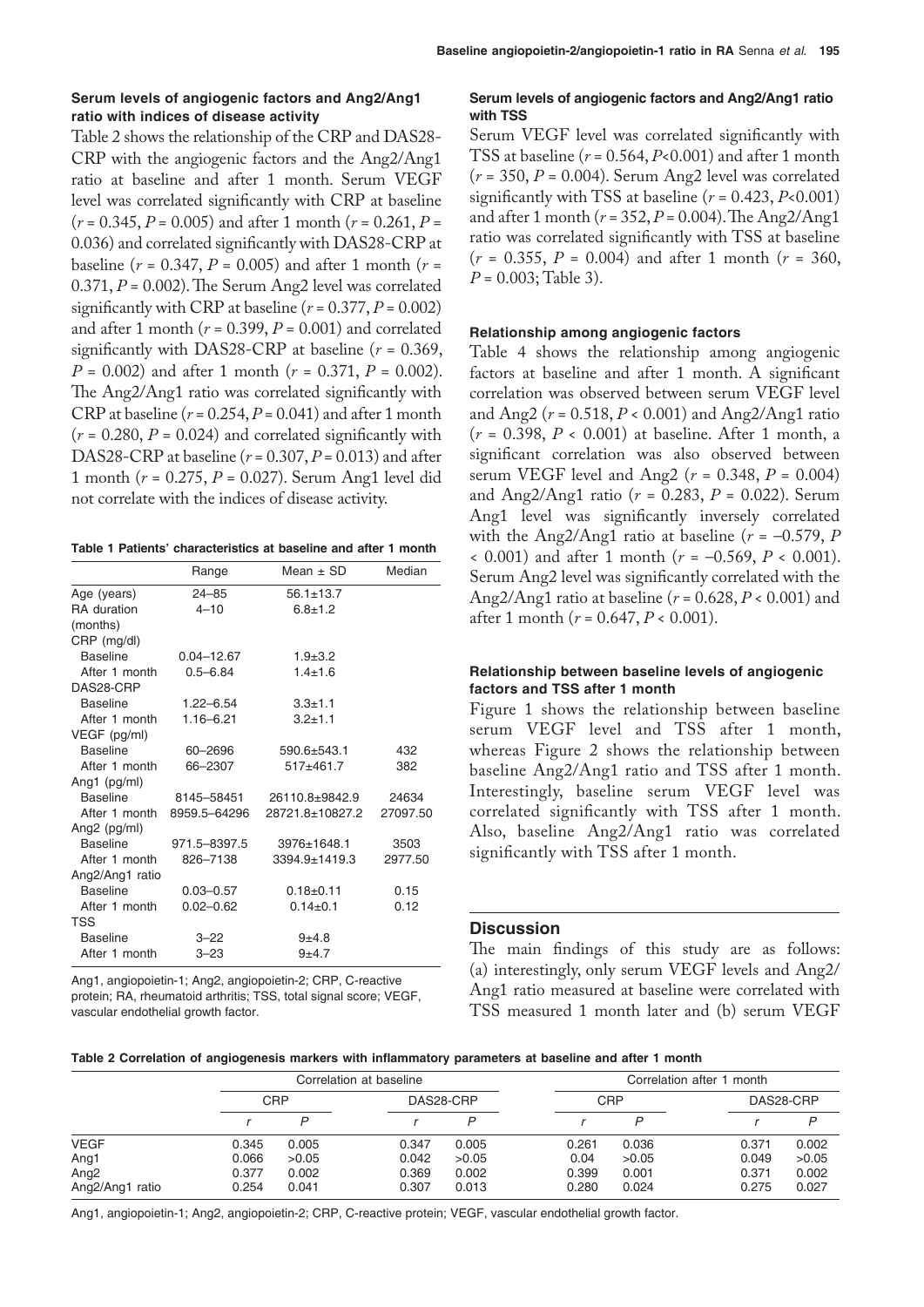levels, serum Ang2 levels, and Ang2/Ang1 ratio are correlated with CRP and DAS28-CRP and thus seem to reflect the RA activity.

The serum VEGF level and serum Ang2 level were correlated with the serum CRP levels, DAS28-CRP, and TSS. Conflicting data on the association of angiogenic factors with parameters of inflammation in RA have been reported by previous studies. In addition to our study, the serum VEGF level has been observed to be correlated with the serum CRP level [12], parameters of inflammation, and DAS28-CRP [13]. Kurosaka *et al.* [14] found that serum Ang2 levels are correlated with serum CRP but not with DAS28- CRP; they also reported a relationship between serum VEGF and Ang2 levels, but not Ang1, with synovial blood flow signals. However, Strunk *et al.* [15] did not observe a correlation between serum VEGF level and





Baseline serum vascular endothelial growth factor (VEGF) level is correlated significantly with the total signal score (TSS) measured 1 month later ( $r = 0.452$ ,  $P < 0.001$ ).

**Table 3 Correlation between angiogenesis markers and TSS**

|                  |          | Correlation at<br>baseline | Correlation after 1<br>month |       |  |  |  |
|------------------|----------|----------------------------|------------------------------|-------|--|--|--|
|                  |          |                            |                              |       |  |  |  |
| <b>VEGF</b>      | 0.564    | < 0.001                    | 0.350                        | 0.004 |  |  |  |
| Ang1             | $-0.092$ | >0.05                      | $-0.123$                     | >0.05 |  |  |  |
| Ang <sub>2</sub> | 0.423    | < 0.001                    | 0.352                        | 0.004 |  |  |  |
| Ang2/Ang1 ratio  | 0.355    | 0.004                      | 0.360                        | 0.003 |  |  |  |

Ang1, angiopoietin-1; Ang2, angiopoietin-2; TSS, total signal score; VEGF, vascular endothelial growth factor.

synovial blood flow signals in the wrist. In the study of Strunk and colleagues, only the wrists were evaluated. Although the serum VEGF level is a systemic finding, the synovial blood flow signals of the wrist are local findings. Therefore, evaluation of various joints of the body would be more relevant to examination of the relationship between serum angiogenesis factors and synovial blood flow signals. Hence, we examined multiple joints. Moreover, Strunk and colleagues examined only 21 RA patients, whereas in the current study, 65 RA patients were examined. As a result, a correlation between the serum VEGF level and TSS could be confirmed. The increase in synovial blood flow signals has been observed histologically to be caused by an increase in the number of blood vessels in the synovial tissue, that is, angiogenesis [16]. Thus, the correlation between the serum level of VEGF, which is a major angiogenic factor, and TSS appears reasonable.

Ang1 and Ang2 are ligands of the tyrosine kinase receptor Tie-2 that contribute toward blood vessel formation during angiogenesis [17]. Stabilization of the vascular wall is regulated by Ang1 binding to the Tie-2 receptor. In contrast, Ang2 Tie-2 binding induces vessel destabilization, which leads to angiogenic sprouting [6,18]. The balance between these factors and the level of other angiogenic factors, particularly VEGF, determines whether new blood vessels form or blood vessels become stable [19].





Baseline angiopoietin-2 (Ang2)/angiopoietin-1 (Ang1) is correlated significantly with the total signal score (TSS) measured 1 month later  $(r = 0.328, P = 0.008).$ 

**Table 4 Correlation between angiogenesis markers at baseline**

|                  | Correlation at baseline |                          |  |                                    |                 | Correlation after 1 month |       |                  |                  |           |       |                |
|------------------|-------------------------|--------------------------|--|------------------------------------|-----------------|---------------------------|-------|------------------|------------------|-----------|-------|----------------|
|                  |                         | Ang <sub>2</sub><br>Ang1 |  | Ang <sub>2</sub> /Ang <sub>1</sub> |                 | Ang1                      |       | Ang <sub>2</sub> |                  | Ang2/Ang1 |       |                |
|                  |                         | P                        |  | P                                  |                 |                           |       |                  |                  |           |       |                |
| <b>VEGF</b>      | 0.029                   | >0.05                    |  | 0.518 < 0.001                      | 0.398           | 0.001                     | 0.029 | >0.05            | 0.348 0.004      |           | 0.283 | 0.022          |
| Ang1             |                         |                          |  | 0.042 > 0.05                       | $-0.579$ <0.001 |                           |       |                  | $-0.025$ $>0.05$ |           | 0.569 | $<$ 0.001 $\,$ |
| Ang <sub>2</sub> |                         |                          |  |                                    |                 | 0.628 < 0.001             |       |                  |                  |           |       | 0.647 < 0.001  |

Ang1, angiopoietin-1; Ang2, angiopoietin-2; VEGF, vascular endothelial growth factor.